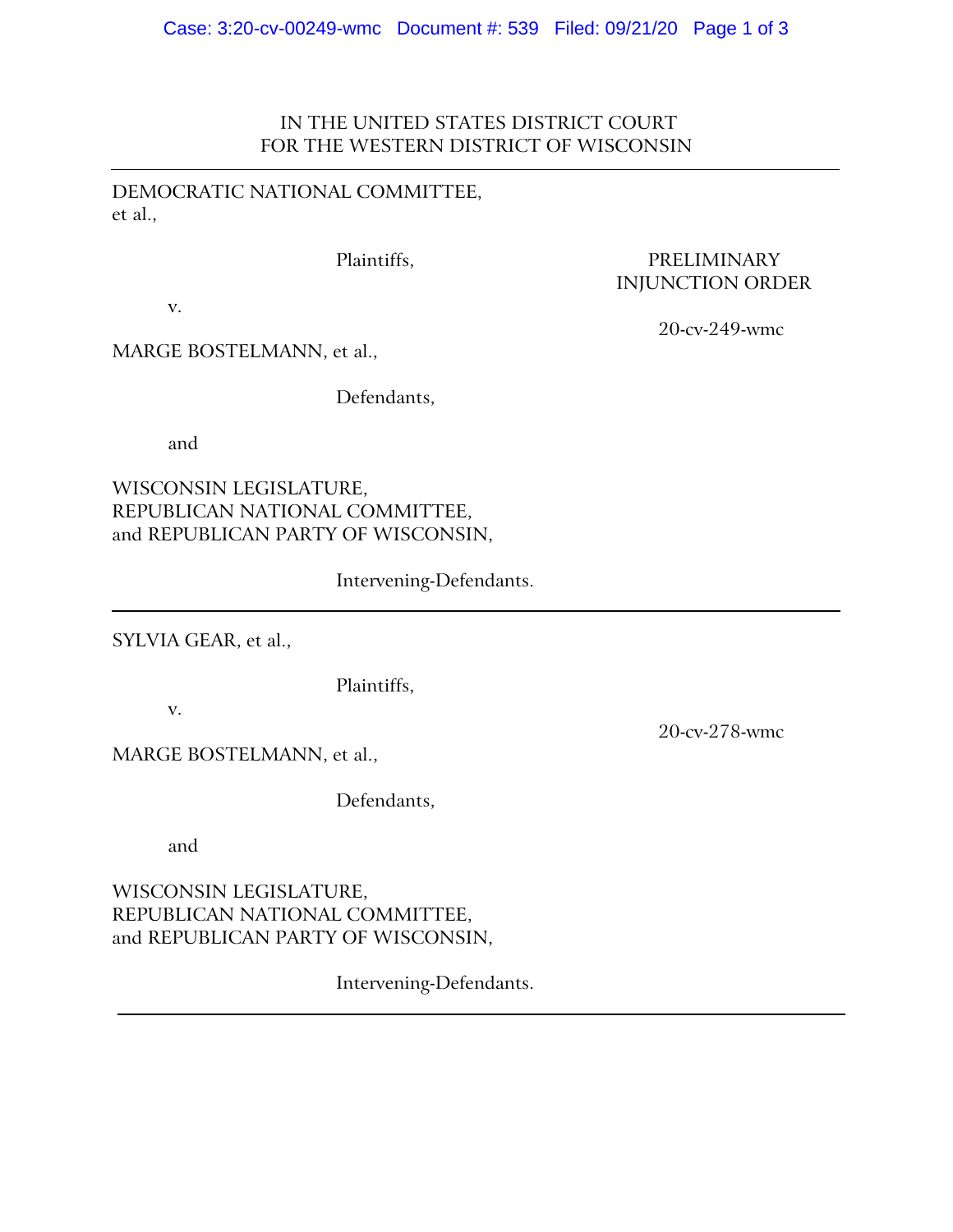## CHRYSTAL EDWARDS, et al.,

Plaintiffs,

v.

ROBIN VOS, et al.,

Defendants,

and

## REPUBLICAN NATIONAL COMMITTEE, and REPUBLICAN PARTY OF WISCONSIN,

Intervening-Defendants.

JILL SWENSON, et al.,

Plaintiffs,

v.

MARGE BOSTELMANN, et al.,

Defendants,

and

WISCONSIN LEGISLATURE, REPUBLICAN NATIONAL COMMITTEE, and REPUBLICAN PARTY OF WISCONSIN,

Intervening-Defendants.

IT IS ORDERED that defendants the Commissioners of the Wisconsin Election

Commission and its Administrator are:

- a) Enjoined from enforcing the deadline under Wisconsin Statute § 6.28(1), for online and mail-in registration. The deadline is extended to October 21, 2020.
- b) Directed to include on the MyVote and WisVote websites (and on any additional materials that may be printed explaining the "indefinitely confined" option) the language provided in their March 2020 guidance, which explains

20-cv-340-wmc

20-cv-459-wmc